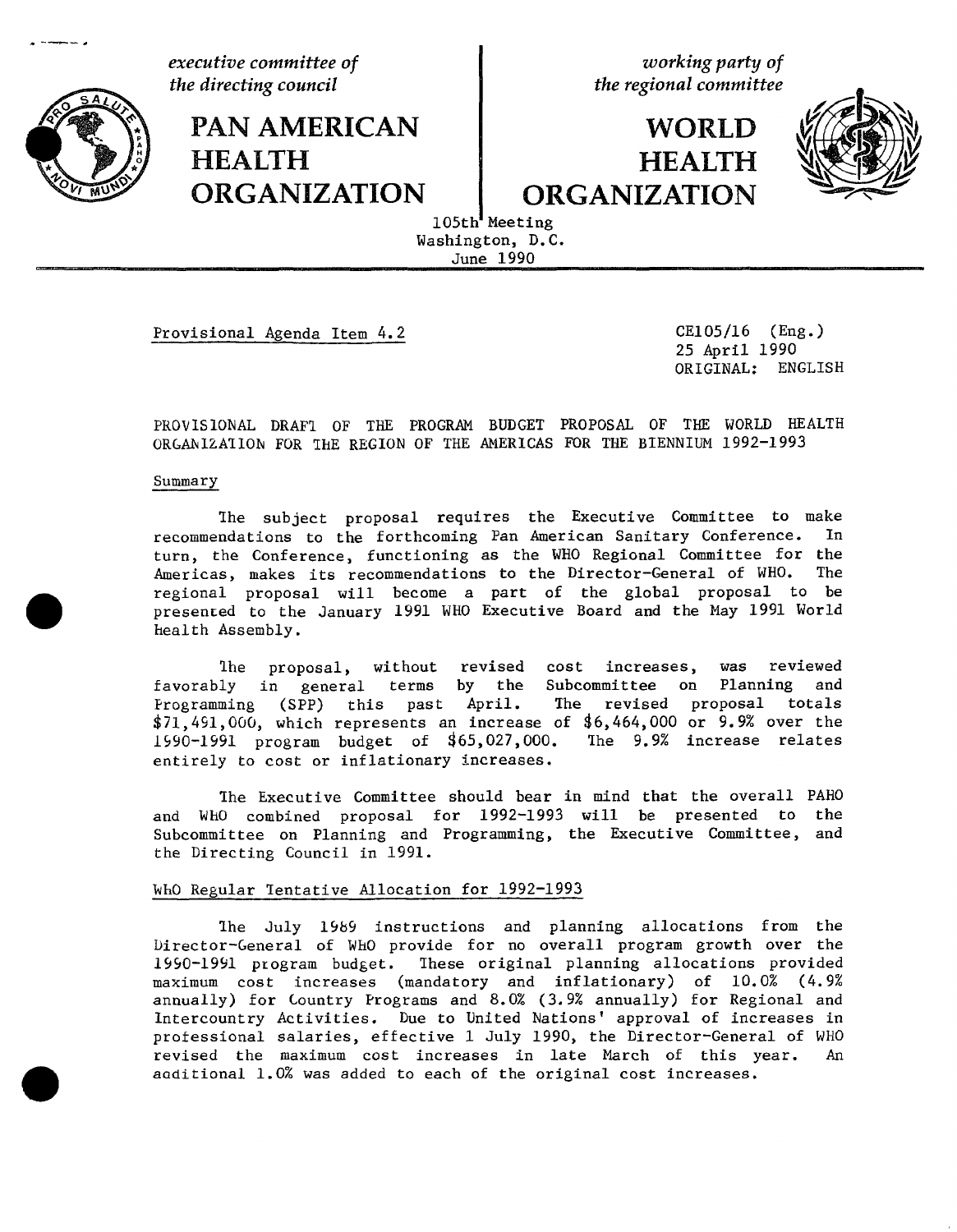CE105**/**16 (Eng.) Page 2

The maximum 1992-1993 proposal under these guidelines is, therefore,  $\frac{471}{491}$ ,000 or a 9.9% increase (4.9% annually) based upon the 1990-1991 program budget of \_65,027,000. \_he maximum budget increase is \_6,464,000. Ihese maximum allowable cost increases are shown in Table I.

The tentative 1992-1993 allocation is divided between Country Programs and Regional and Intercountry Activities. No overall program growth is provided in the Director-General's guidelines, although Country Programs may have program growth if corresponding program decreases are made in Regional and Intercountry Activities. Any savings from cost increase projections which are below the 11.0 and 9.0% maximums shown in Table I may not be used for program growth.

It should be noted that these maximum cost increases are not adequate to maintain the 1992-1993 program budget at the same level as<br>the 1990-1991 program budget in real terms. The current annualized the 1990-1991 program budget in real terms. consumer price index based upon the past three months (January through<br>March) for the headquarters city is in excess of 8.5%. The consumer March) for the headquarters city is in excess of  $8.5%$ . price index related to Country Programs ranges from 5.0 to over 2,600.0% annually.

As has been the case for the past several years, both the PAHO and WhO program budgets are decreasing in real terms. This Region attempts to somewhat weaken the impact of decreases in real terms by proposing some program growth in country programs at the expense of regional programs.

## Formulation and General Analysis of the 1992-1993 WhO Program Budget Proposal

Ihe provisional draft of the 1992-1993 program budget presented in Official Document 226 of May 1989 has been used as the base for the current proposal. The Governing Bodies reviewed the provisional draft in general terms during 1989.

Table II shows the proposal divided among the several location categories used in this Region. The division used by WHO**/**Geneva between Country Programs and Regional and Intercountry Activities is shown at the bottom of Table II. This table also presents an analysis of Program This table also presents an analysis of Program Increases (Decreases) and Cost Increases (Decreases) related to the various locations. Co**u**ntry Programs increase from 47.0% of the total in 1990-1991 to 47.7% of the total in 1992-i993. Program growth of \_169,200 or 0.6% has been proposed for 6ountry Programs.

The large program increase under Multicountry Programs is simply caused by a transfer of budget elements from Regional Programs and other locations.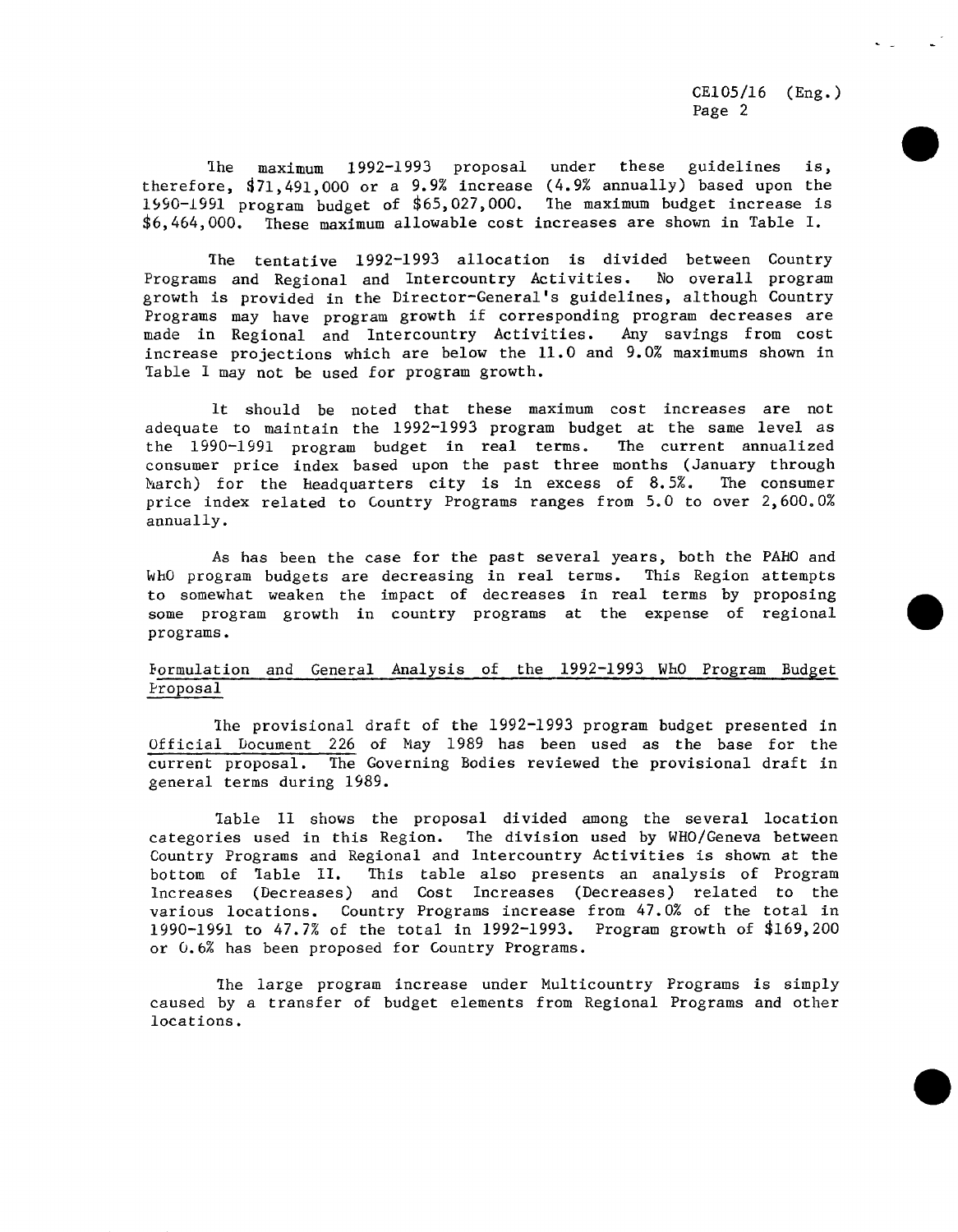The overall proposal is  $$71,491,000$ , which represents a cost increase of 36,464,000 or 9.9%.

Table II1 shows the distribution of the 1992-1993 proposal in the WHO Program Classification Structure. With few exceptions, increases or decreases in this table occur as a result of the separation from the PAHO Regular funds. When combined with PAHO Regular funds and presented to the Governing Bodies next year, most of the sharp increases or decreases will no longer appear, subject to the program priorities for the quadrennium 1991-1994 to be approved by the forthcoming Pan American Sanitary Lonference this September. The program priorities for 1991-1994 will be used to formulate the combined PAHO and WHO Regular program to be presented to the Governing Bodies in 1991.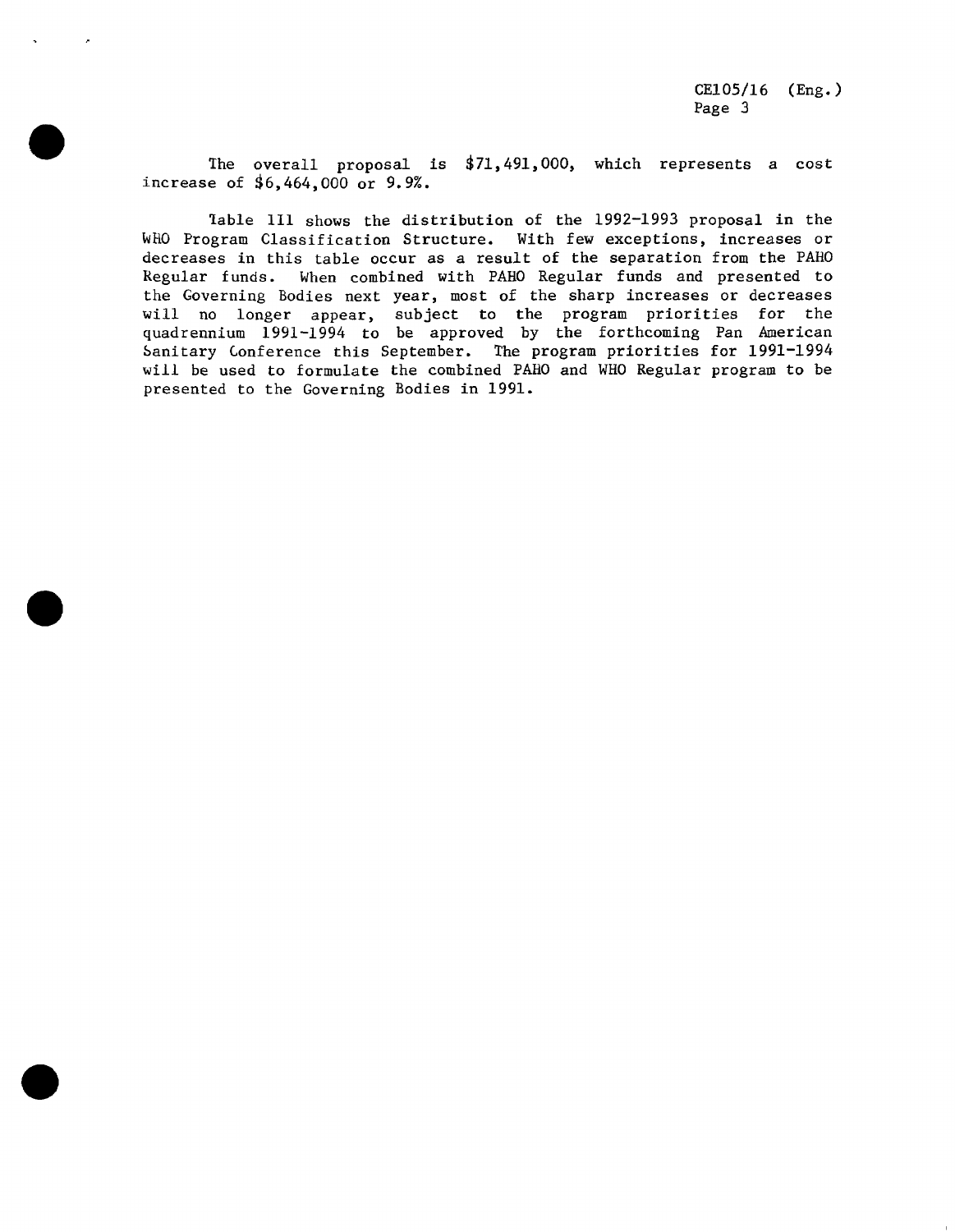CE105**/**16 (Eng.) Page 4

 $\sim$ 

 $\lambda$ 

## TABLE I

## WHO REGULAR 1992-1993 TENTATIVE PLANNING ALLOCATION COMPARED TO 1990-1991

| LOCATION                                                 | 1990-1991  | $%$ OF<br>TOTAL | MAXIMUM<br>COST INCREASE | 1992-1993<br><b>MAXIMUM</b> | $%$ OF<br>TOTAL |  |
|----------------------------------------------------------|------------|-----------------|--------------------------|-----------------------------|-----------------|--|
| <b>COUNTRY</b><br>PROGRAMS                               | 30,581,800 | 47.0            | 3,364,000<br>11.0%       | 33,945,800                  | 47.5            |  |
| REGIONAL AND<br><b>INTERCOUNTRY</b><br><b>ACTIVITIES</b> | 34,445,200 | 53.0            | 3,100,000<br>9.0%        | 37,545,200                  | 52.5            |  |
| TOTAL                                                    | 65,027,000 | 100.0           | 6,464,000<br>9.9%        | 71,491,000                  | 100.0           |  |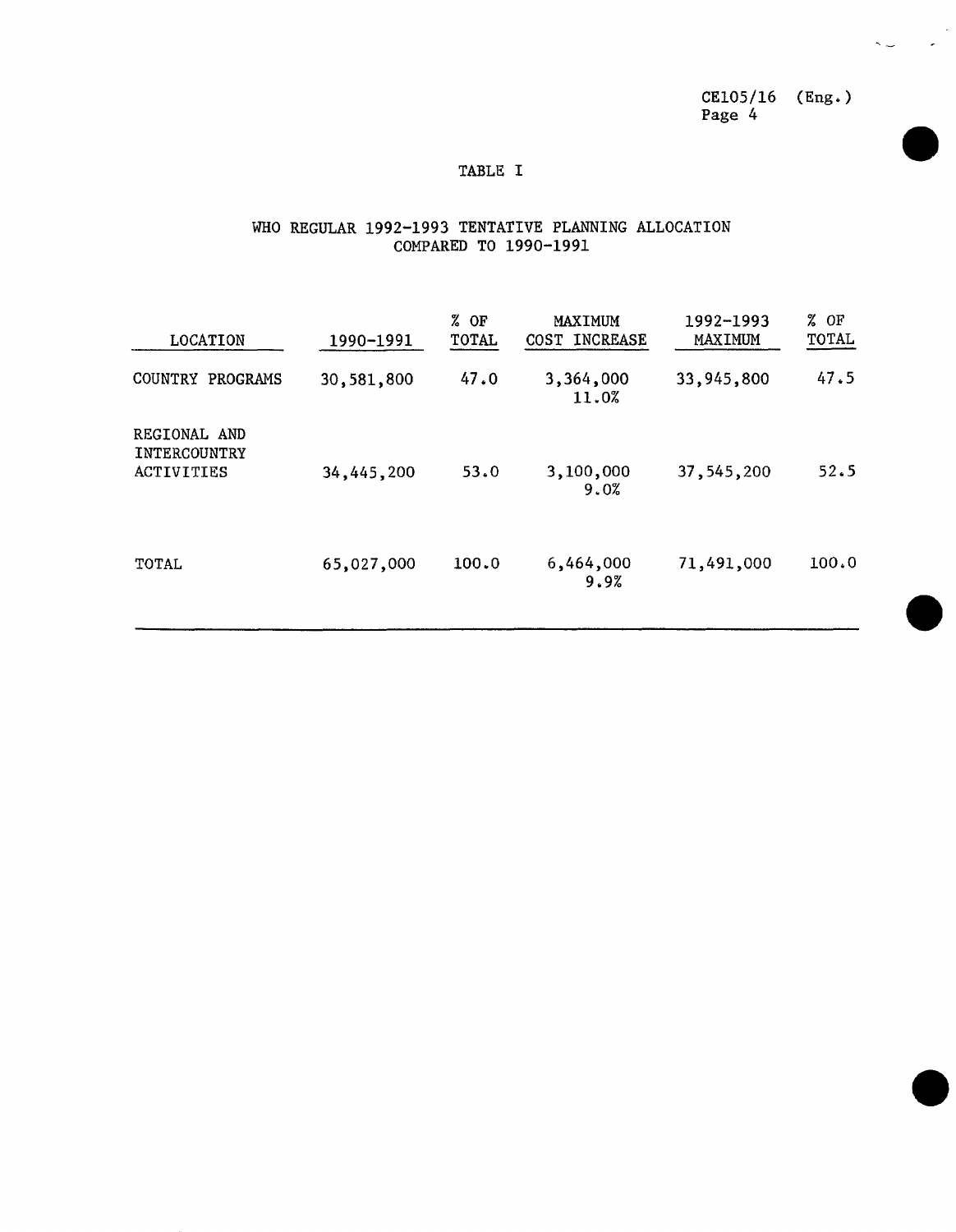



 $\bullet$ 

 $\rightarrow$ 

PB**/**1992-93 WHO REGULAR BUDGET ANALYSIS OF PROGRAM AND COST INCREASES**/**DECREASES BY LOCATION

|                                                                                      | PB/90-91<br>APPROPRIATION                       |                 | 1992-1993<br><b>ACTIVITIES</b>     |                                    |                                 |                                         | TENTATIVE PROG. BUDGET<br>PROPOSAL FOR 1992-93 |                        |
|--------------------------------------------------------------------------------------|-------------------------------------------------|-----------------|------------------------------------|------------------------------------|---------------------------------|-----------------------------------------|------------------------------------------------|------------------------|
| <b>LOCATION</b>                                                                      | <b>AMOUNT</b>                                   | $%$ OF<br>TOTAL | AT<br>1990-1991<br><b>AVERAGES</b> | PROGRAM<br>INCREASE/<br>(DECREASE) | COST<br>INCREASE/<br>(DECREASE) | <b>TOTAL</b><br>INCREASE/<br>(DECREASE) | <b>AMOUNT</b>                                  | $%$ OF<br><b>TOTAL</b> |
| A.1 COUNTRY PROGRAMS                                                                 | 30,581,800                                      | 47.0            | 30,751,000                         | 169,200<br>0.6                     | 3,375,000<br>11.0               | 3,544,200<br>11.6                       | 34,126,000                                     | 47.7                   |
| A.2 CARIBBEAN PROGRAM COORDINATION                                                   | 745,000                                         | 1.2             | 742,300                            | (2,700)<br>(0.4)                   | 79,700<br>10.7                  | 77,000<br>10.3                          | 822,000                                        | 1.2                    |
| A.3 MULTICOUNTRY PROGRAMS                                                            | 5,910,300                                       | 9.1             | 9,588,300                          | 3,678,000<br>62.2                  | 522,100<br>8.8                  | 4,200,100<br>71.0                       | 10,110,400                                     | 14.1                   |
| A.4 REGIONAL DIRECTOR'S DEVELOP-<br>MENT PROGRAM IN SUPPORT OF<br>COUNTRY ACTIVITIES | 156,000                                         | 0.2             | 156,000                            | 0.0                                | 0.0                             | 0.0                                     | 156,000                                        | 0.2                    |
| SUBTOTAL, DIRECT<br>COOPERATION WITH COUNTRIES                                       | 37,393,100                                      | 57.5            | 41,237,600                         | 3,844,500<br>10.3                  | 3,976,800<br>10.6               | 7,821,300<br>20.9                       | 45,214,400                                     | 63.2                   |
| A.5 REGIONAL PROGRAMS                                                                | 16,745,400                                      | 25.8            | 13,069,700                         | (3,675,700)<br>(22.0)              | 1,456,800<br>8.7                | (2, 218, 900)<br>(13.3)                 | 14,526,500                                     | 20.3                   |
| A.6 CENTERS                                                                          | 3,142,600                                       | 4.8             | 3,098,500                          | (44, 100)<br>(1.4)                 | 158,200<br>5.0                  | 114,100<br>3.6                          | 3,256,700                                      | 4.6                    |
| A. COOPERATION WITH COUNTRIES                                                        | 57,281,100                                      | 88.1            | 57,405,800                         | 124,700<br>0.2                     | 5,591,800<br>9.8                | 5,716,500<br>10.0                       | 62,997,600                                     | 88.1                   |
| B. TECHNICAL AND ADMINISTRATIVE<br><b>DIRECTION</b>                                  | 7,427,400                                       | 11.4            | 7,301,000                          | (126, 400)<br>(1.7)                | 833,800<br>11.2                 | 707,400<br>9.5                          | 8,134,800                                      | 11.4                   |
| C. GOVERNING BODIES                                                                  | 318,500                                         | 0.5             | 320,200                            | 1,700<br>0.5                       | 38,400<br>12.1                  | 40,100<br>12.6                          | 358,600                                        | 0.5                    |
| TOTAL<br>,,,,,,,,,,,,,,,,,,,,,,,,,,,,,,,,,,                                          | 65,027,000                                      | 100.0           | 65,027,000                         | 0.0                                | 6,464,000<br>9.9                | 6,464,000<br>9.9                        | 71,491,000                                     | 100.0                  |
| COUNTRY ACTIVITIES                                                                   | 30,581,800                                      | 47.0            | 30,751,000                         | 169,200<br>0.6                     | 3,375,000<br>11.0               | 3,544,200<br>11.6                       | 34,126,000                                     | 47.7                   |
| REGIONAL AND INTERCOUNTRY ACTIVITIES                                                 | 34,445,200                                      | 53.0            | 34,276,000                         | (169, 200)<br>(0.5)                | 3,089,000<br>9.0                | 2,919,800<br>8.5                        | 37, 365, 000                                   | 52.3                   |
| TOTAL                                                                                | 65,027,000<br>,________________________________ | 100.0           | 65,027,000                         | $\overline{\phantom{a}}$<br>0.0    | 6,464,000<br>9.9                | 6,464,000<br>9.9                        | 71,491,000                                     | 100.0                  |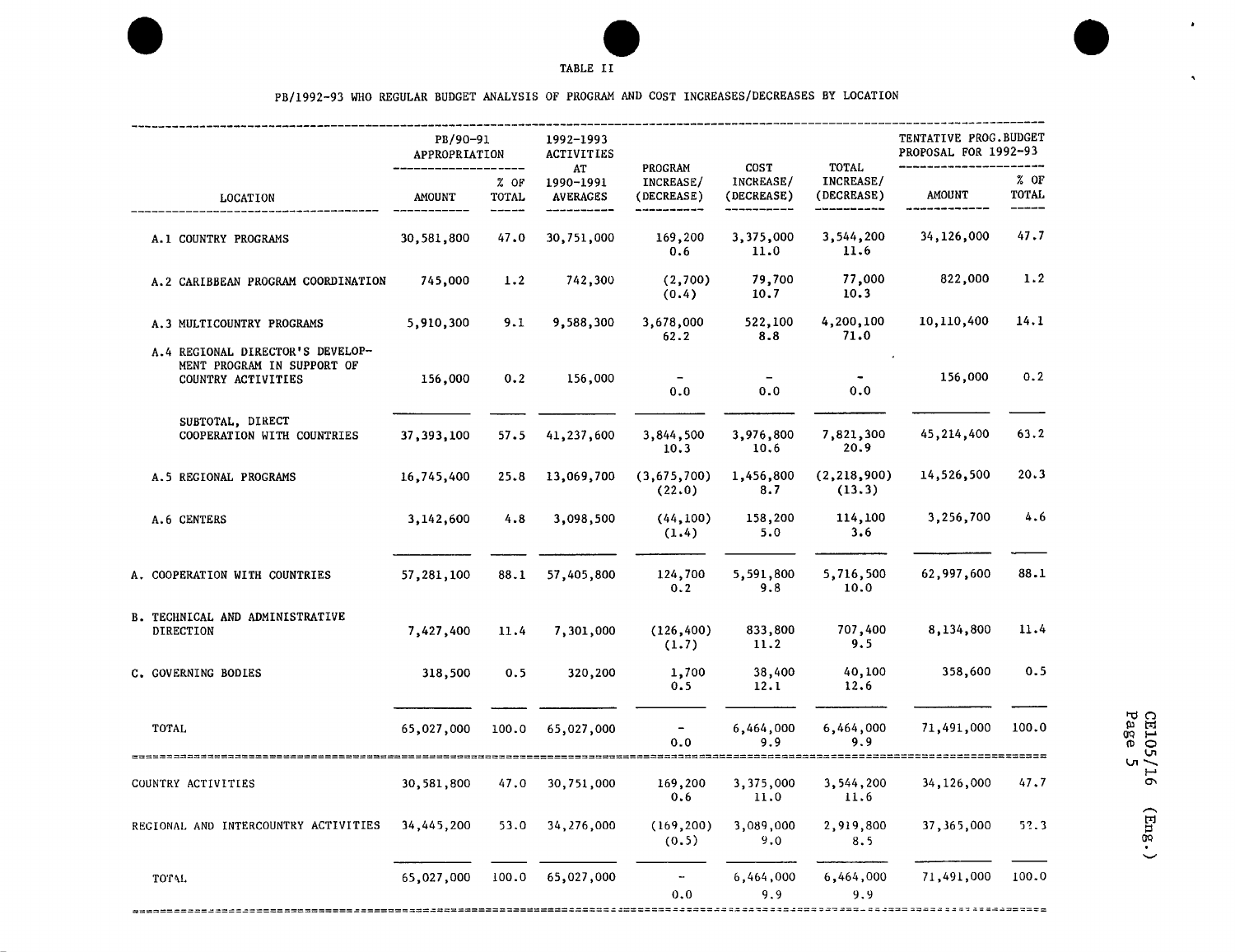CE105**/**16 (Eng.) Page

 $\sim$  .

 $\langle \rangle$ 

#### TABLE III

| PROGRAM CLASSIFICATION |                                                                                                                                                                                                                                   |                                                                     |                                 | 1990-1991<br>__________                       |                                                                                                                                                                                                  | Tentative Proposal<br>(as in PB/90-91) for PB/1992-1993 |  |
|------------------------|-----------------------------------------------------------------------------------------------------------------------------------------------------------------------------------------------------------------------------------|---------------------------------------------------------------------|---------------------------------|-----------------------------------------------|--------------------------------------------------------------------------------------------------------------------------------------------------------------------------------------------------|---------------------------------------------------------|--|
|                        |                                                                                                                                                                                                                                   |                                                                     |                                 | % OF<br>AMOUNT<br><b>TOTAL</b><br>$- - - - -$ | <b>AMOUNT</b>                                                                                                                                                                                    | 20F<br><b>TOTAL</b>                                     |  |
|                        | I. DIRECTION, COORDINATION AND MANAGEMENT                                                                                                                                                                                         |                                                                     | 2,857,100                       | 4.3                                           | 2,903,100<br>27822022224 20020 20030333333 30000                                                                                                                                                 | 4.1                                                     |  |
|                        | <b>GOVERNING BODIES</b>                                                                                                                                                                                                           |                                                                     | 318,500 .5                      |                                               | 358,600                                                                                                                                                                                          | - 5                                                     |  |
|                        | REGIONAL COMMITTEES                                                                                                                                                                                                               | <b>RCO</b>                                                          | 318,500                         |                                               | $.5 \qquad 358,600$                                                                                                                                                                              | ۰5                                                      |  |
|                        | WHO'S GENERAL PROGRAM DEVELOPMENT AND MANAGEMENT                                                                                                                                                                                  |                                                                     | 2,538,600                       | 3.8                                           | 2,544,500                                                                                                                                                                                        | 3.6                                                     |  |
|                        | EXECUTIVE MANAGEMENT<br>DIR.-GENERAL'S/REG. DIRECTORS' DEVELOPMENT PROGRAM<br>GENERAL PROGRAM DEVELOPMENT<br>EXTERNAL COORDINATION FOR HEALTH & SOCIAL DEVELOP.<br>HEALTH-FOR-ALL STRATEGY COORDINATION<br>INFORMATICS MANAGEMENT | <b>EXM</b><br><b>DGP</b><br><b>GPD</b><br><b>COR</b><br>HSC<br>ISS. | 1,194,500                       |                                               | $\begin{array}{cccc} 340, 100 & .5 & 331, 500 \\ 156, 000 & .2 & 156, 000 \\ 178, 700 & .3 & 187, 100 \\ 63, 700 & .1 & 0 \\ 605, 600 & .9 & 904, 800 \\ .194, 500 & 1.8 & 965, 100 \end{array}$ | ۰5<br>$\frac{.2}{.3}$<br>$\cdot$ .3<br>1.3              |  |
|                        | II. HEALTH SYSTEM INFRASTRUCTURE<br>=============================                                                                                                                                                                 |                                                                     | 28,129,500<br>===========       | $= 1.1$                                       | 43.2 30, 397, 900<br>-----------                                                                                                                                                                 | 1.3<br>42.3<br>$= 2222$                                 |  |
|                        | HEALTH SYSTEM DEVELOPMENT                                                                                                                                                                                                         |                                                                     | 10,291,000                      |                                               | 15.8 11,587,100                                                                                                                                                                                  | 16.2                                                    |  |
|                        | HEALTH SITUATION AND TREND ASSESSMENT<br>MANAGERIAL PROCESS FOR NATIONAL HEALTH DEVELOPMENT                                                                                                                                       | <b>HST</b><br><b>MPN</b>                                            | 3,383,400 5.2<br>6,907,600 10.6 |                                               | 5,015,000<br>6,572,100                                                                                                                                                                           | 7.0<br>9.2                                              |  |
|                        | HEALTH SYSTEMS BASED ON PRIMARY HEALTH CARE                                                                                                                                                                                       |                                                                     |                                 |                                               | 12,462,200 19.2 13,545,300<br>_______________________                                                                                                                                            | 18.8                                                    |  |
|                        | HEALTH SYSTEMS BASED ON PRIMARY HEALTH CARE                                                                                                                                                                                       | PHC                                                                 |                                 |                                               | 12,462,200 19.2 13,545,300                                                                                                                                                                       | 18.8                                                    |  |
|                        | DEVELOPMENT OF HUMAN RESOURCES FOR HEALTH                                                                                                                                                                                         |                                                                     | $4,637,700$ 7.1                 |                                               | 4,451,600                                                                                                                                                                                        | 6.2                                                     |  |
|                        | DEVELOPMENT OF HUMAN RESOURCES FOR HEALTH                                                                                                                                                                                         | <b>HMD</b>                                                          | 4,637,700                       |                                               | $7.1$ 4,451,600                                                                                                                                                                                  | 6.2                                                     |  |
|                        | PUBLIC INFORMATION AND EDUCATION FOR HEALTH                                                                                                                                                                                       |                                                                     |                                 |                                               | 738,600 1.1 813,900                                                                                                                                                                              | 1.1                                                     |  |
|                        | PUBLIC INFORMATION AND EDUCATION FOR HEALTH                                                                                                                                                                                       | <b>TEH</b>                                                          | 738,600 1.1                     |                                               | 813,900                                                                                                                                                                                          | 1.1                                                     |  |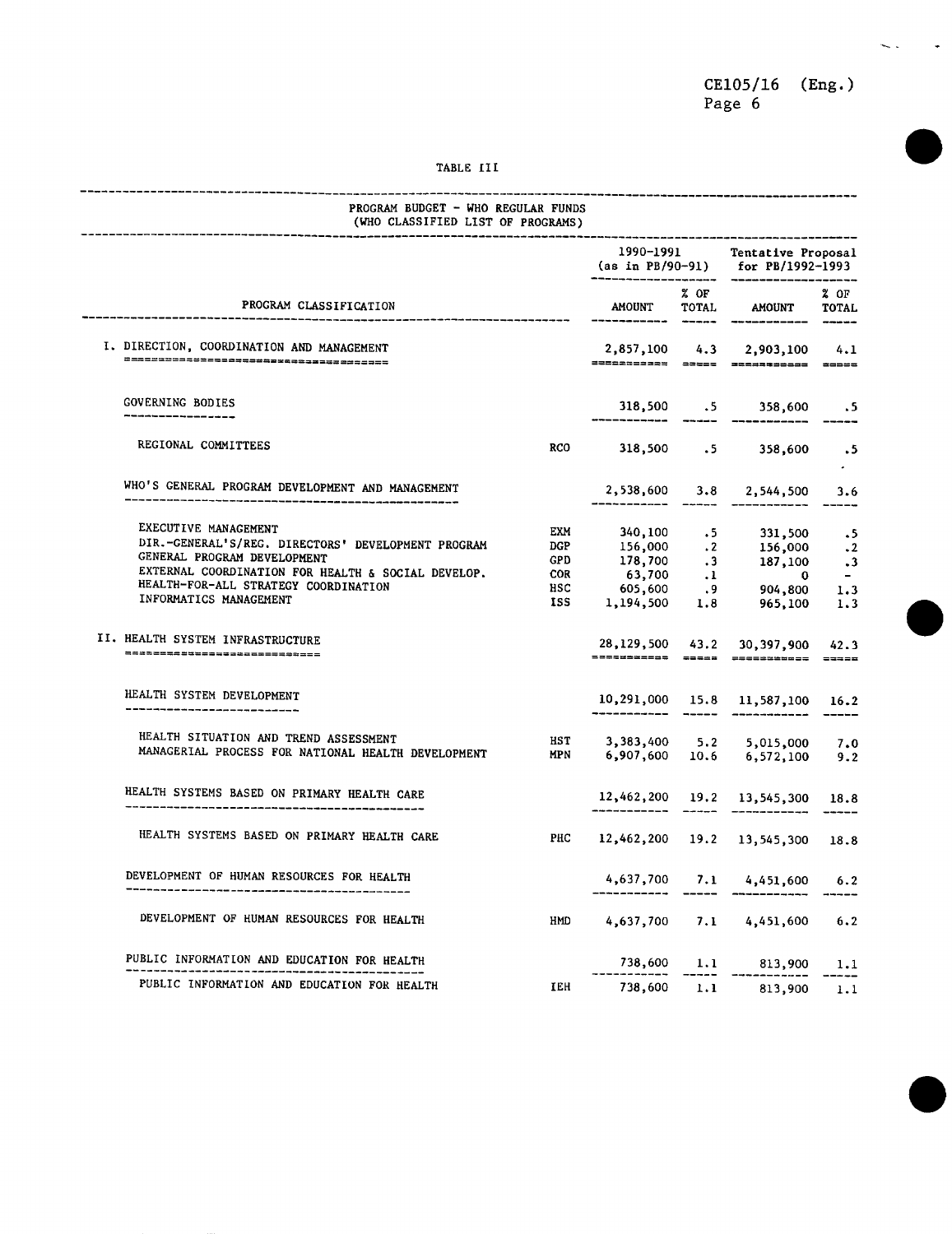## ---------------------------------PROGRAM BUDGET **-** WHO REGULAR FUNDS (WHO CLASSIFIED LIST OF PROGRAMS) ............................................................................................................... 1990-1991 Tentative Propos**a**l (as in PB**/**90-91) for PB**/**1992-1993 .................................... % OF % OF % OF TOTAL AMOUNT TOTAL PROGRAM CLASSIFICATION **AMOUNT** TOTAL AMOUNT TOTAL TOTAL TOTAL TOTAL TOTAL TOTAL TOTAL TOTAL TOTAL TOTAL TOTAL TOTAL TOTAL TOTAL TOTAL TOTAL TOTAL TOTAL TOTAL TOTAL TOTAL TOTAL TOTAL TOTAL TOTAL TOTAL TOTAL TOTAL TOTAL TOT ...................................................................... III. HEALTH SCIENCE AND TECHNOLOGY 12,844,600 20.0 14,880,500 20.9 RESEARCH PROMOTION AND DEVELOPMENT **2**42,400 .4 466,400 .7 .................................. **--**............................... RESEARCH PROMOTION AND DEVELOPMENT RPD 242,400 .4 466,400 .7 GENERAL HEALTH PROTECTION AND PROMOTION <br>
2,710,200 4.2 2,260,900 3.2 ....................................... **--**............................... TOBACCORHEALTH TOH 50,000 .1 50,000 .1 NUTRITION \_ NUT 2,171,800 3.3 1,931,400 2.7 ORALHEALTH ORH 488,400 .8 279,500 .4 HEALTH OF SPECIFIC POPULATION GROUPS 2,038,900 3.2 2,526,300 3.6 .................................................................... MATERNAL AND CHILD HEALTH MCH 1,493,200 2.3 1,967,900 2.8<br>WORKERS' HEALTH MORKERS' HEALTH MCH 101,400 .2 107,400 .2 WORKERS' HEALTH **OCH** 101,400 .2 107,400 .2<br>
HEALTH OF THE ELDERLY **HERE** 444,300 .7 451,000 .6 HEALTH OF THE ELDERLY PROTECTION AND PROMOTION OF MENTAL HEALTH 961,200 1.5 721,700 1.0 ......................................................................... PREVENTION AND CONTROL OF ALCOHOL AND DRUG ABUSE <br>1.0 1.0 ABNTAL AND NEUROLOGICAL DISORDERS ADD DRUG ABUSE AND 619,400 1.0 433,500 .6 MENTAL AND NEUROLOGICAL DISORDERS PROMOTION OF ENVIRONMENTAL HEALTH 5,902,200 9.1 7,586,100 10.6 ................................................................. COMMUNITY WATER SUPPLY AND SANITATION CWS  $4,690,100$  7.2 5,306,300 7.4<br>
ENVIRONMENTAL HEALTH IN RURAL & URBAN DEVELOPMENT RUD 0 - 264,200 .4 ENVIRONMENTAL HEALTH IN RURAL & URBAN DEVELOPMENT RUD  $0 - 264,200$ .<br>
CONTROL OF ENVIRONMENTAL HEALTH HAZARDS CEH 684,300 1.1 1,075,400 1.5 CONTROL OF ENVIRONMENTALHEALTH HAZARDS CEH 684,300 1.1 1,075,400 1.5  $527,800$  .8 DIAGNOSTIC, THERA**P**EUTIC, REHABILITATIVE TECHNOLOGY 989,700 1.6 1,319,100 1.8 ..................................................................................

CLINICAL, LABORATORY AND RADIOLOGICALTECHNOLOGY CLR 235,600 .4 360,700 .5 ESSENTIAL DRUGS AND VACCINES